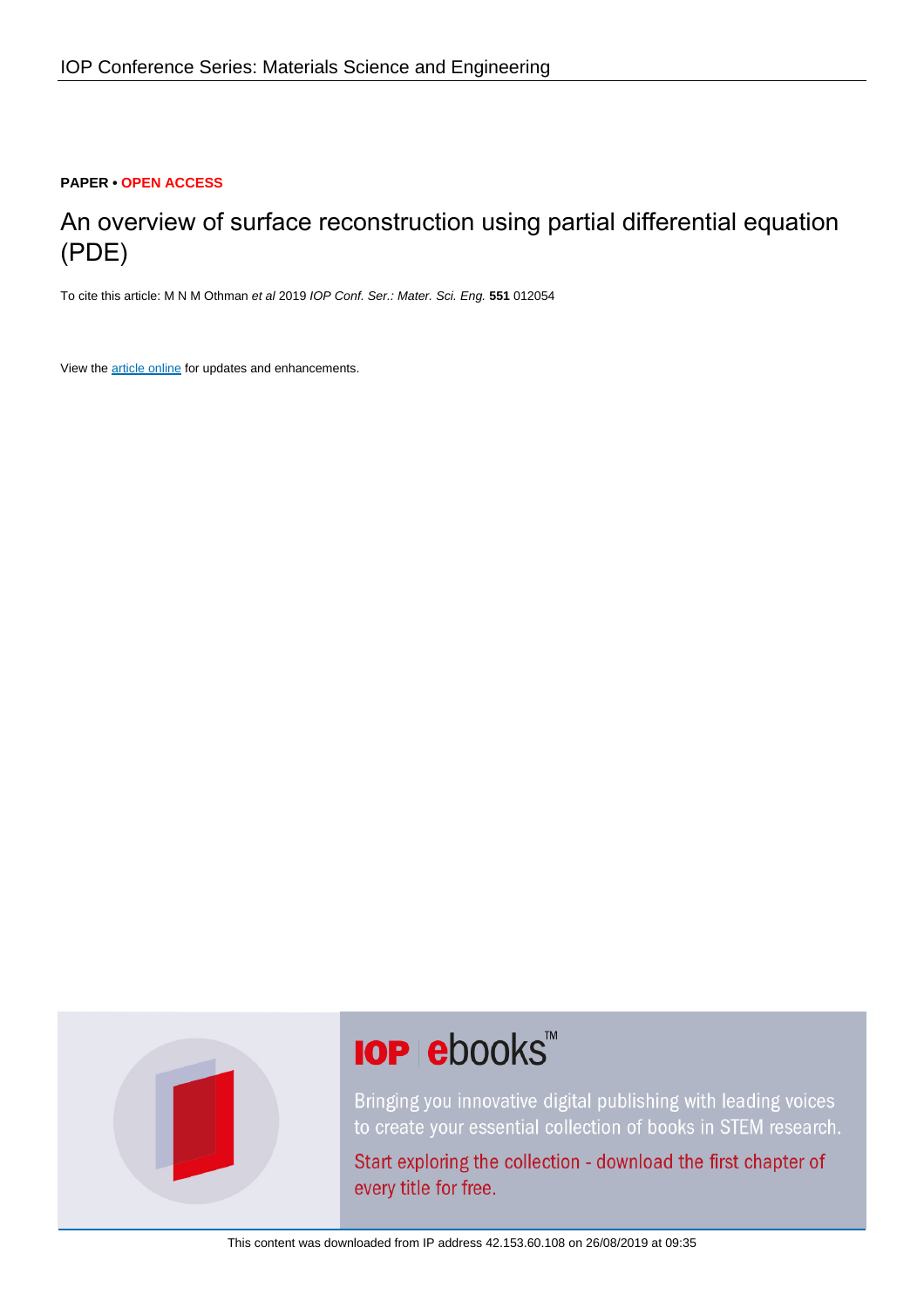# **An overview of surface reconstruction using partial differential equation (PDE)**

### $\mathbf{M}$   $\mathbf{N}$   $\mathbf{M}$   $\mathbf{Othman}^{1}$ ,  $\mathbf{Y}$   $\mathbf{Yusoff}^{1}$ ,  $\mathbf{H}$   $\mathbf{Haron}^{1}$ , and  $\mathbf{L}$   $\mathbf{You}^{2}$

<sup>1</sup>School of Computing, Faculty of Engineering, UTM Skudai, 81310, Johor, Malaysia <sup>2</sup>National Center for Computer Animation, The Media School, Talbot Campus, Bournemouth University, Poole, BH12 5BB, United Kingdom

E-mail: yusliza@utm.my

**Abstract.** Surface reconstruction is the main process of reverse engineering where engineering model is reproduced in digital format. Surface reconstruction using PDE can be described as solving the PDE to generate the reconstructed surface of an object of interest. This paper provides a brief introduction to the process of surface reconstruction, partial differential equation and its application in surface reconstruction, as well as summarizing several works that utilize this approach. This paper also outlines the validation method used to assess a reconstruction model.

#### **1. Introduction**

Surface reconstruction, as a main part of reverse engineering, is the process of reproducing geometricbased model based on existing physical object [1]. Surface reconstruction allows recovery of engineering models from actual object as digital backup or in order to manipulate the object of interest virtually. Söderkvist [2] divides the process of surface reconstruction in to three separate steps, namely Data Acquisition, Data Organization and Surface Fitting. Further development in the field includes three additional steps in the process, which are Pre-processing, Post-processing and Visualization [3].

PDE is a mathematical tool used to describe a given physical phenomena, where the relation between rates of change with respect to continuous variables can be observed and calculated. Such phenomena that can be described by PDE include heat transfer, acoustics and fluid dynamics. A derivative is the rate of change of a quantity with respect to another variable. When the rate of change includes two or more variables, it is then known as partial derivative. Thus, PDE can be defined as the relations of partial derivatives that make up a given function [4].

Surface reconstruction with PDE can be described as solving the PDE with respect to the boundary curve extracted from an object of interest, to generate the surface that can represent that object. Bae and Weickert [5] describe Partial differential equation (PDE) as a good solution for image interpolation and compression. Ostrov [6] demonstrates the capability of PDE to decrease the time taken to calculate the solution of surface reconstruction. Osechinskiy and Kruggel [7] present an automatic reconstruction method using several PDE modelling stages, and demonstrate the capability of PDE method to handle biomedical image with their algorithm. Previous study shows that to represent a surface, when compared to spline-based techniques, PDE requires smaller amount of parameters, thus is easier to be manipulated. PDE generated surface are also guaranteed a basic degree of smoothness; where the higher the order of the PDE, the higher the smoothness degree of the generated surface would be [8].

Content from this work may be used under the terms of theCreative Commons Attribution 3.0 licence. Any further distribution of this work must maintain attribution to the author(s) and the title of the work, journal citation and DOI. Published under licence by IOP Publishing Ltd 1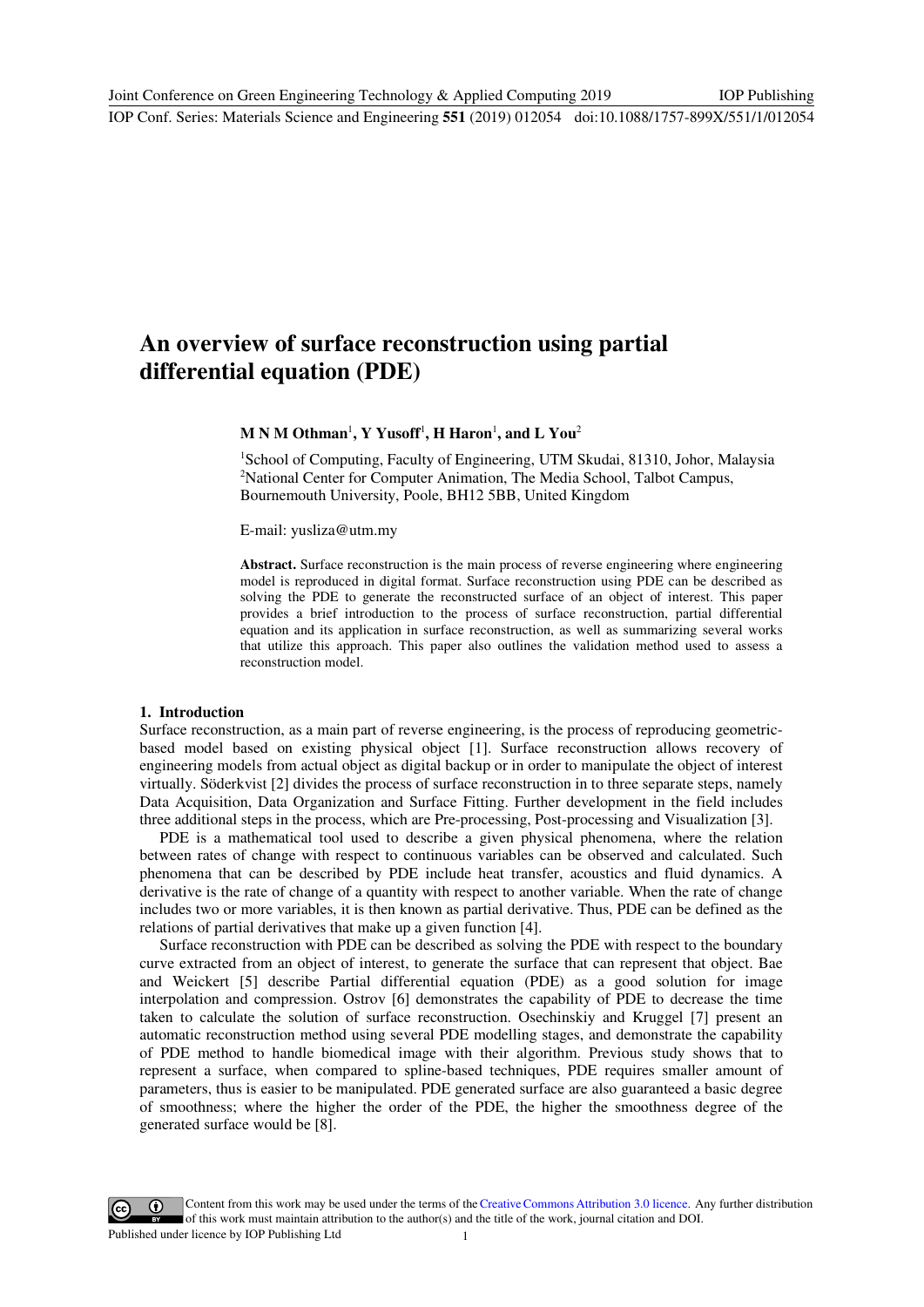The purpose of this paper is to give an overview on previous works on Surface Reconstruction that uses PDE. In this paper, previous works are summarized with the domain and the issues listed in a table, followed by a description on the method proposed and its result. The structure of this paper is as follows, Section 2 provides an overview of several works on PDE-based Surface Reconstruction, Section 3 gives a brief description on validation of reconstruction model, while Section 4 concludes this paper.

# **2. Overview of Previous Works**

This section provides an overview on several works in surface reconstruction that uses Partial Differential Equation.

| Author       | Domain                                        | <b>Issues</b>                                                                                                    |
|--------------|-----------------------------------------------|------------------------------------------------------------------------------------------------------------------|
| Rodrigues et | Reconstruction of                             | • Deals with vast amount of data and requires real-time                                                          |
| al.          | realistic human faces                         | processing.                                                                                                      |
|              | from 3D facial scans                          | • Requires data encryption for secured transmission over                                                         |
|              | data for facial                               | network.                                                                                                         |
|              | recognition in airport<br>security.           | • Compression of 3D data acquired from 3D scanners.                                                              |
|              |                                               | • Reconstruction of the mesh from the compressed data                                                            |
| Ugail $\&$   | Reconstruction of object                      | whilst preserving the quality of the original mesh.                                                              |
| Kirmani      | with complex geometry.                        | • Reconstruction of complex geometric model using<br>elliptic PDE formulation, where inclusion of only           |
|              |                                               | outer edge as boundary condition, may not produce                                                                |
|              |                                               | close agreement between original and reconstructed                                                               |
|              |                                               | shape.                                                                                                           |
| Eyad $\&$    | Reconstruction of                             | • Representation of human facial geometry through                                                                |
| Ugail        | realistic human faces                         | polygonal based approach require large amount of data                                                            |
|              | from 3D facial scans                          | to be saved.                                                                                                     |
|              | data                                          | • Parametric patch approach, in particular spline                                                                |
|              |                                               | techniques, requires extra storage, used to define                                                               |
| Linz et al.  | <b>Surface Reconstruction</b>                 | complex geometry.                                                                                                |
|              | from unstructured point                       | • Eulerian approach of deformable model requires post-<br>processing to represent the object explicitly and does |
|              | cloud data and multiple                       | not guarantee to preserve the topology of the object                                                             |
|              | view 2D images                                | over time.                                                                                                       |
|              |                                               | • Lagrangian approach of deformable model requires the                                                           |
|              |                                               | topology information to be defined explicitly when the                                                           |
|              |                                               | topology changes thus its implementation is                                                                      |
|              |                                               | computationally expensive.                                                                                       |
| Duan et al.  | Shape reconstruction<br>from volumetric data, | · PDE-Based surface evolution by applying Eulerian<br>approach is computationally expensive.                     |
|              | unorganized point cloud                       | • Available methods are not flexible enough to handle                                                            |
|              | and multi-view 2D                             | all three types of data in one algorithm.                                                                        |
|              | images.                                       |                                                                                                                  |
| Osechinskiy  | Reconstruction of                             | • MRI Scans produce images that have limited                                                                     |
| & Kruggel    | cerebral cortex surface                       | resolution, noisy, intensity inhomogeneities and partial                                                         |
|              | from MR Images                                | volume effects.                                                                                                  |
|              |                                               | • Automated reconstruction of the cerebral cortex                                                                |
|              |                                               | surface from such input can be topologically and                                                                 |
|              |                                               | geometrically inaccurate.                                                                                        |

**Table 1.** Author, Domain and Issues of previous works on PDE-based Surface Reconstruction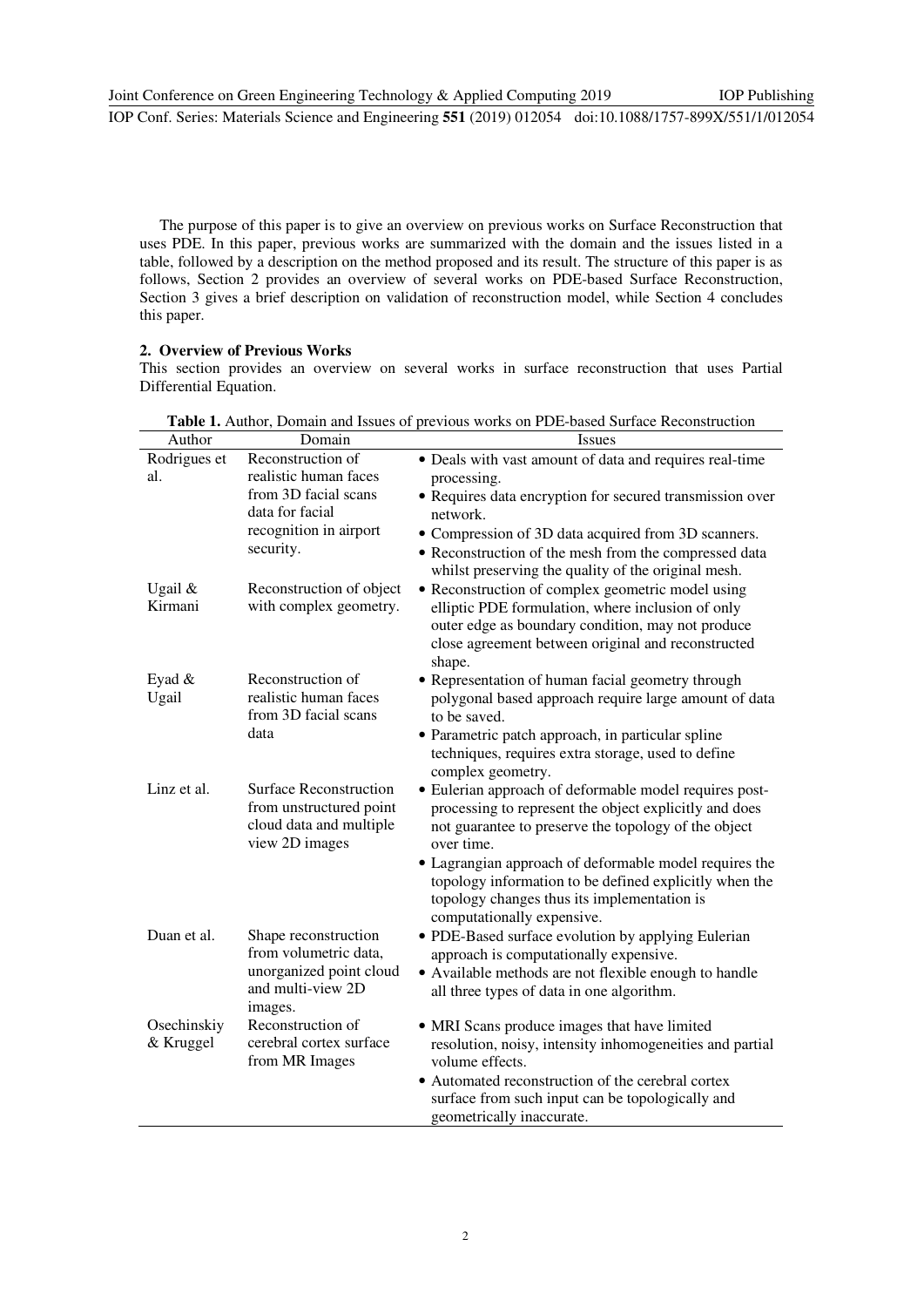|  |  |  | IOP Conf. Series: Materials Science and Engineering 551 (2019) 012054 doi:10.1088/1757-899X/551/1/012054 |  |
|--|--|--|----------------------------------------------------------------------------------------------------------|--|

| Reconstruction and web<br>Pang et al.<br>visualization of complex<br>geometric shapes | • Large polygon meshes are used to represent complex<br>geometric shapes which require a significant amount<br>of memory to handle.<br>• Level of Detail (LOD) is predefined.<br>• Web visualization using such shapes is impractical due<br>to limited Internet bandwidth. |
|---------------------------------------------------------------------------------------|-----------------------------------------------------------------------------------------------------------------------------------------------------------------------------------------------------------------------------------------------------------------------------|
|---------------------------------------------------------------------------------------|-----------------------------------------------------------------------------------------------------------------------------------------------------------------------------------------------------------------------------------------------------------------------------|

Rodrigues et al. [9] proposes Fourier-based data compression and PDE-based mesh/surface reconstruction. In preparation step consist of finding the minimum bounding box encompassing the whole mesh, and defining horizontal and vertical oriented cutting planes for vertex sampling. The compression step is comprised of Fourier analysis of data in each plane, saving the coefficients, boundaries and scale into ASCII file according to the prescribed format. The compressed data may be encrypted to ensure secured network transmission. Reconstruction step consists of solving the PDE of each pair of cutting planes with Laplace Equation acquiring patches, which is joined together to reconstruct the original mesh. The result shows data compression of over 96% with minimal loss of accuracy of the reconstructed surface against original mesh.

Ugail and Kirmani [10] use fourth-order elliptic PDE to generate the surface, where four curves acts as the boundary condition. Two curves can be extracted from the outer edges of the shape and is applied as the outer boundary condition, whereas Flexible parameterization is used to determine the position of two inner curves that acts as the inner boundary condition. The surface is reconstructed by solving the PDE with regards of the four previously extracted boundary conditions. Proposed scheme produces close agreement between original shape and reconstructed surface.

In [11], the method requires interaction with the user for initialization. User is prompted to highlight several key features of the facial data, such as tip of the nose, and corner of the eyes and mouth, which is then used to normalize and align the data. A series of plane which are parallel to the symmetry profile of the facial data are defined, where the distance between each two consecutive planes is dependent on the complexity of the topology of that section. The set of points that intersects each planes are identified, and following that, a series of profile curves are extracted from the facial data. These profile curves are used as the boundary curves. Solving the fourth order elliptic PDE with four consecutive boundary curves will generate a surface patch, and by combining these patches, the geometry of a human face may be adequately described. This work also looks into the importance of sampling ratio when extracting the profile curves. Significant saving of data storage whilst retaining the accuracy of the geometry can be observed. Higher sampling ratio guarantees smaller error rate of the generated surface, though depending on the application, such as animation, smaller sampling ratio may reduce the processing time.

Linz et al. [12] proposed a point-based approach to PDE-based surface reconstruction. The generated surface is made up of a set of oriented disks, deformed from initial point surface e.g. a sphere encompassing the object. In sampling, instead of considering the geodesic proximity between each point, spatial proximity, where the structure relies on the notion of k-nearest neighbour, is used for computation. Applying force to a point in a region affects every k-nearest neighbouring point as well, thus displacing the whole neighbourhood. By weighing the force applied to each point in the region with Gaussian kernel, the deformation in that region would still produce a smooth surface locally. The set of oriented disks are then ensured to produce a globally smooth surface by introducing Moving Least-Squares projection. To ensure the points are uniformly distributed, up-sampling scheme is introduced to under-sampled regions, and to control the scheme in order to avoid oversampling, point relaxation method is introduced next. When topology changes are involved, the point-based approach is more flexible and less expensive computationally compared to deformation of triangle meshes for surface reconstruction.

Duan et al. [13] works on the shape reconstruction from 3D and 2D Data using PDE-based deformable surfaces. PDE-based deformable surface model that can evolve from an initial shape to capture the geometric boundaries of the object of interest automatically is proposed. The PDE used is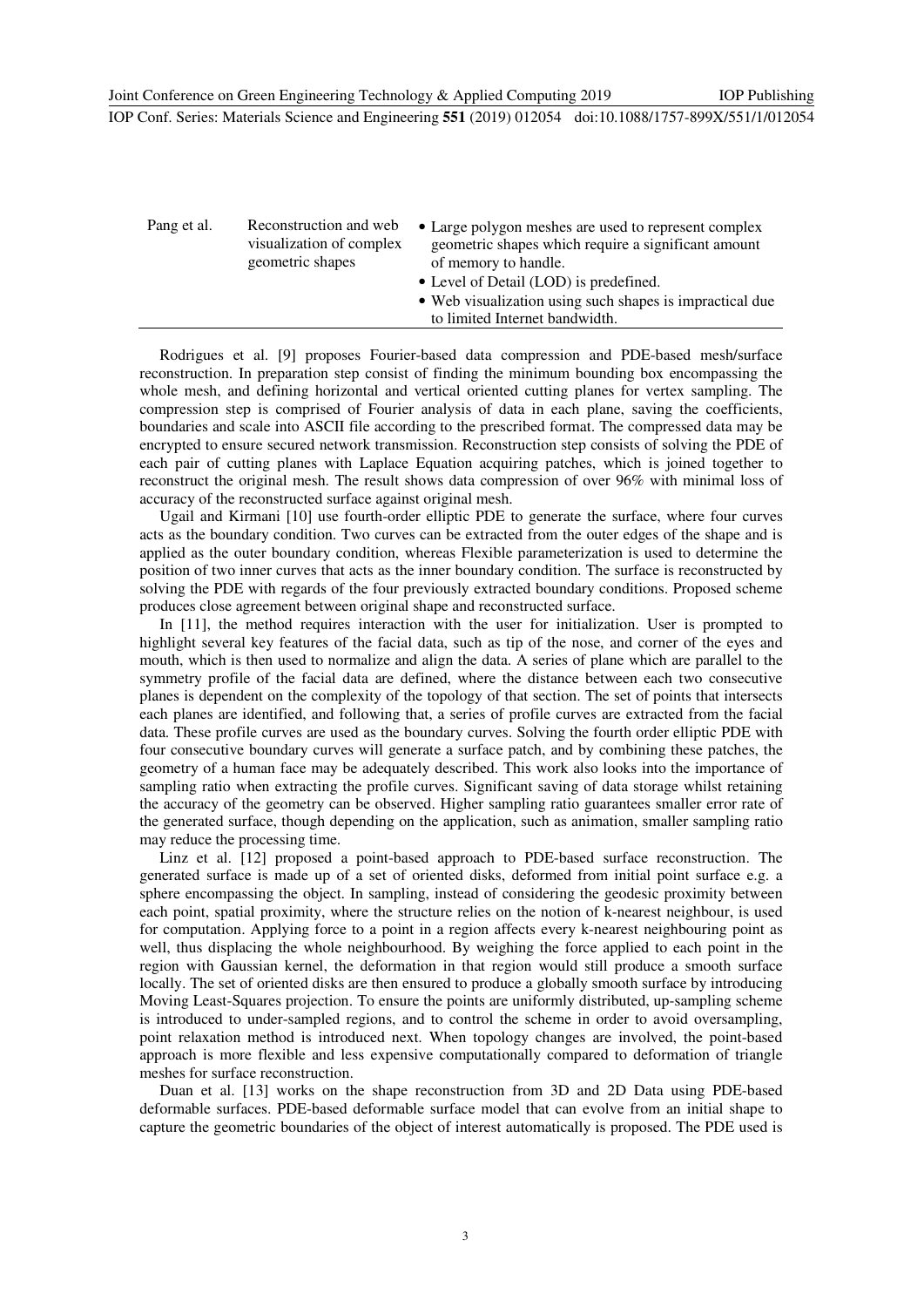the general weighted minimal surface flow. Depending on the data types used for the reconstruction process, the stopping function that is used to stop the deformation of the model when the boundary of the object is reached would differ accordingly. The model only requires for the user to simply use the appropriate data interface function in the initialization phase, as the stopping function for each data type i.e. volumetric data, unstructured point cloud, multi-view 2D images, had already been defined beforehand. The model is capable of automatically processing all three types of data with minimal user interaction. In particular, for reconstruction of multi-view 2D images, the model allows additional images to be incorporated into the mesh representation for progressive refinement when required.

Osechinskiy & Kruggel [7] proposes reconstruction algorithm that is divided into four stages. First stage involves the computation of potential field, where gray matter is treated as dielectric layer that surrounds the conductive white matter, in an electrostatic model. Second stage requires the computation of the distance field from white matter along the streamlines of the potential field that solves the Eulerian framework PDE on a fixed grid. Third stage focuses on extracting the binary skeleton by finding shocks in the distance field, highlighting the areas where gray matter banks are present. Lastly, reconstruction of the cortical surface is performed by advection along the gradient of the potential field or the distance field, using a geometric deformable model which evolution is constrained by the binary skeleton computed previously. Comparison by visual inspection shows that the electric field model used can better describe the sulcal fold position than Laplacian field. The binary skeleton extracted by the method is consistent with the skeleton extracted using ACE algorithm. Overall, the method proposed is capable of producing outer cortical surface that is correct geometrically whilst preserving its initial topology.

Pang et al. [14] applies Patchwise PDE method, where the object is made up of a number of nonoverlapping patches with its own parametric coordinate system. The number of patches required to represent an object is dependent on the complexity of said object. The original polygon mesh is first simplified using decimation algorithm to get the base mesh. Each facet of the base mesh is then used to define a surface patch, where the edges of this facet are used as reference to extract the outer boundary curve of each patch from the original object. The inner boundary curve of the patch can then be extracted, by mapping isometric polylines of triangular facet to the initial mesh and sampling accordingly. The boundary curves coordinates are finally stored in a file, which can later be processed by the PDE engine for rendering. Depending on the complexity of the shape and the Level of Details stated by the user, the proposed method requires significantly smaller storage size when compared to the original file.

#### **3. Validation of Reconstruction Model**

Validation of a reconstruction model involves assessing the quality of the reconstructed surface produced by the model; how well does the reconstructed surface can represent the original data. These assessments can be performed by either visually or statistically.

The most direct and meaningful assessment is through visual inspection, observation either by user or professional of the field, whether the reconstructed surface is a good fit or in close agreement to the original data. For application such as animation, where faster processing time is of more importance than accuracy, visual assessment is an adequate assessment.

When assessing a model that requires finesse, such as facial recognition, statistical assessment would be a better measurement tool. Through such assessment, the user can quantify the goodness of the fit. Some study compares the difference between each point in the generated surface against its closest point from the original data in Euclidean distance, averaging the calculated values and define it as the error rate; where smaller error rate corresponds to a better fit. Additional measurement approach includes comparing the running time of the model, features of the generated surface i.e. number of vertices, edges and faces, and size of the output file against other methods or models used in a similar domain.